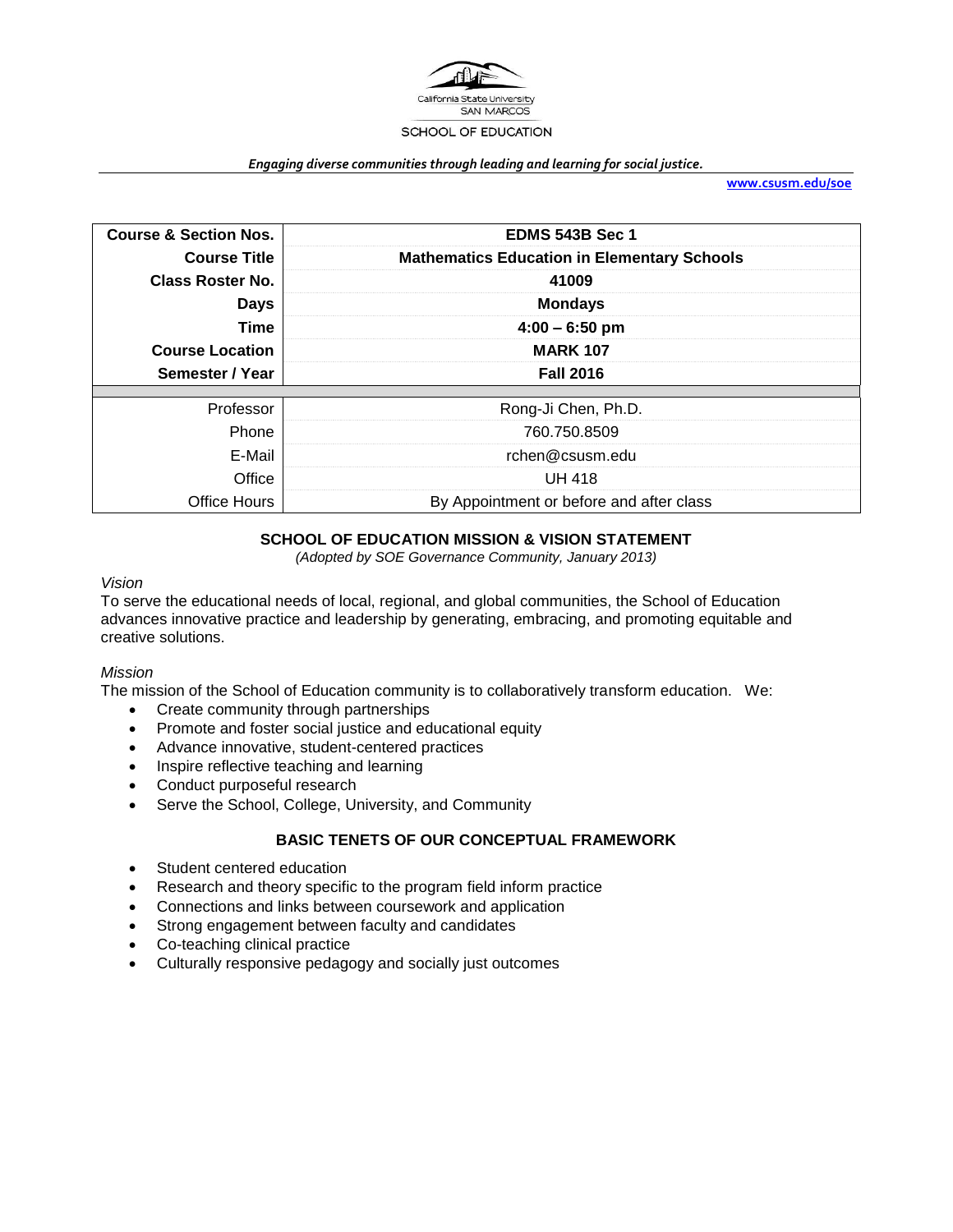# **COURSE DESCRIPTION**

Focuses on how children develop mathematical understanding; children's mathematical thinking; curriculum development; methods, materials, planning, organization, and assessment in various elementary school curricula; and curriculum integration. Methods of cross-cultural language and academic development are integrated into the course. *Enrollment restricted to students in the ICP*.

### **Course Prerequisites**

Admission to the Integrated Credential Program.

### **Course Objectives**

Learning to teach mathematics well is challenging and, therefore, this course is but one stage in your process of becoming a mathematics teacher. We are expected to: (a) increase our skills of listening to students and asking questions, (b) develop an understanding of children's content specific thinking, (c) develop strategies to create a classroom environment that promotes the investigation and growth of mathematical ideas and to ensure the success of all students in multi-cultural settings, (d) deepen our understanding of the mathematics taught at the elementary school level, including such topics as place value, base systems, number theory, fractions, proportions, statistics, and algebra, (e) develop an understanding of the current issues and best practices in mathematics education, (f) develop a familiarity with the California Common Core State Standards, (g) understand the nature, purposes, and application of mathematics assessment and its relationship with curriculum, teaching, and learning, and (h) learn to teach content specific concepts using effective and appropriate strategies, including the educational use of technology.

### **REQUIRED TEXTS, MATERIALS AND ACCOUNTS**

#### **Required Texts**

- Kamii, C. (2000). *Young children reinvent arithmetic: Implications of Piaget's theory* (2nd Ed.). New York: Teachers College Press. ISBN-13: 978-0807739044.
- California Department of Education (2013). *California common core state standards for mathematics*. Sacramento, CA: Author.<http://www.cde.ca.gov/ci/cc/>(PDF, free download)
- California Department of Education (2016). *Mathematics framework for California public schools: Kindergarten through grade twelve*. Sacramento, CA: Author. <http://www.cde.ca.gov/ci/ma/cf/mathfwchapters.asp> (PDF, free download)
- National Council of Teachers of Mathematics (NCTM) (2014). *Principles to actions: Ensuring mathematics success for all*. Reston, VA: Author.<http://www.nctm.org/PrinciplestoActions/> (eBook/PDF \$5 or print edition \$29)
- Several other readings are required and will be available for download.

#### **Recommended Texts**

- Boaler, J. (2016). *Mathematical mindsets: Unleashing students' potential through creative math, inspiring messages and innovative teaching*. San Francisco, CA: Jossey-Bass. ISBN 9780470894521.
- Burns, M. (2007). *About teaching mathematics: A K-8 resource* (3rd Ed.). Sausalito, CA: Math Solutions Publications.
- Carpenter, T. P., Fennema, E., Franke, M. L., Levi, L., & Empson, S. B. (1999). *Children's mathematics: Cognitively guided instruction*. Portsmouth, NH: Heinemann.
- Carpenter, T. P., Franke, M. L., & Levi, L. (2003). *Thinking mathematically: Integrating arithmetic & algebra in elementary school*. Portsmouth, NH: Heinemann.
- Empson, S. B., & Levi, L. (2011). *Extending children's mathematics: Fractions and decimals*. Portsmouth, NH: Heinemann.
- NCTM's professional journal: *Teaching Children Mathematics*, see <http://www.nctm.org/publications/toc.aspx?jrnl=tcm>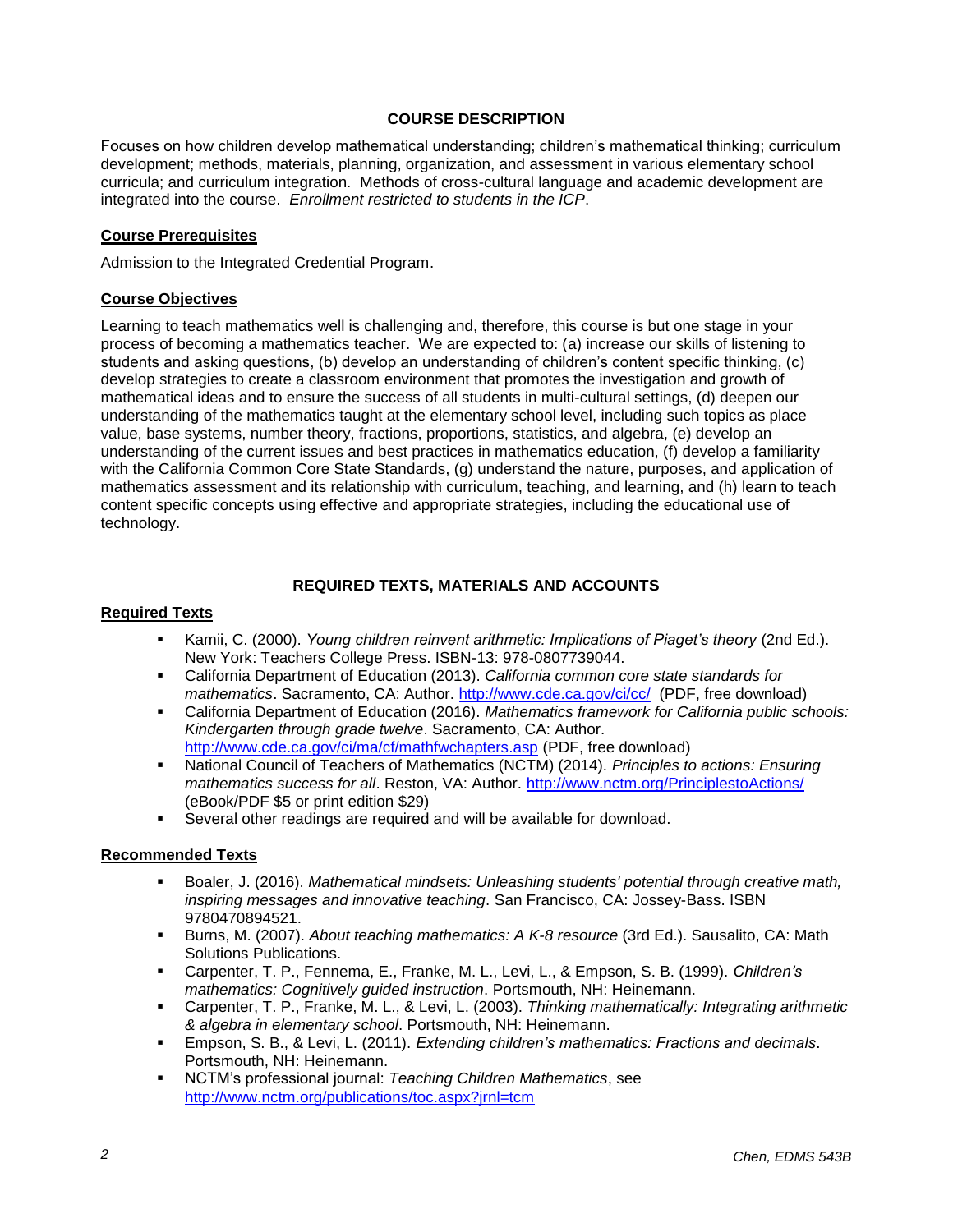- Smith, M. S., & Stein, M. K. (2011). *Five practices for orchestrating productive mathematics discussions*. Reston, VA: National Council of Teachers of Mathematics.
- Van de Walle, J. A., Karp, K. M., & Bay-Williams, J. M. (2013). *Elementary and middle school mathematics: Teaching developmentally* (8th ed.). Boston: Allyn & Bacon.

**Hansen Curriculum Library:** You are encouraged to use the books, manipulatives, and multimedia in the Hansen Curriculum Library, located on the 5<sup>th</sup> floor of the Kellogg Library on the CSUSM main campus.

# **Cougar Courses**

The course materials and assignments are posted at Cougar Courses, accessible at [https://cc.csusm.edu/.](https://cc.csusm.edu/)

# **COURSE AND PROGRAM LEARNING OUTCOMES**

Upon successful completion of this course, teacher candidates will demonstrate the course objectives listed above. Teacher candidates will also complete other courses, clinical practice, and additional requirements for the credential program. Upon successful completion of the program, teacher candidates will demonstrate the following competencies and dispositions:

### **Authorization to Teach English Learners**

This credential program has been specifically designed to prepare teachers for the diversity of languages often encountered in California public school classrooms. The authorization to teach English learners is met through the infusion of content and experiences within the credential program, as well as additional coursework. Candidates successfully completing this program receive a credential with authorization to teach English learners. *(Approved by CCTC in SB 2042 Program Standards, August 02)*

# **Teacher Performance Expectation (TPE) Competencies**

The course objectives, assignments, and assessments have been aligned with the CTC standards for Multiple Subject Credential. This course is designed to help teachers seeking a California teaching credential to develop the skills, knowledge, and attitudes necessary to assist schools and district in implementing effective programs for all students. The successful candidate will be able to merge theory and practice in order to realize a comprehensive and extensive educational program for all students. You will be required to formally address the following TPEs in this course:

- TPE 1a-Subject Specific Pedagogical Skills for MS Teaching (Mathematics)
- TPE 2-Monitoring Student Learning During Instruction

# **Teacher Performance Assessment**

Beginning July 1, 2008 all California credential candidates must successfully complete a state-approved Teacher Performance Assessment (TPA), as part of the credential program of preparation. During the 2015- 16 academic year the CSUSM credential programs will use either the CalTPA (California Teacher Performance Assessment) or the edTPA (Educative Teacher Performance Assessment).

# **edTPA**

Beginning in fall 2015, for newly entering initial candidates, the CSUSM assessment system is the edTPA. To assist with your successful completion of the edTPA, a capstone class is part of your curriculum. In this class edTPA related questions and logistical concerns are addressed. Additional support materials are available on the edTPA website: [http://www.edtpa.com/PageView.aspx?f=GEN\\_Candidates.html](http://www.edtpa.com/PageView.aspx?f=GEN_Candidates.html)

Additionally, to support your success in your credential program and with TPA, SOE classes use common pedagogical language, lesson plans (lesson designs), and unit plans (unit designs).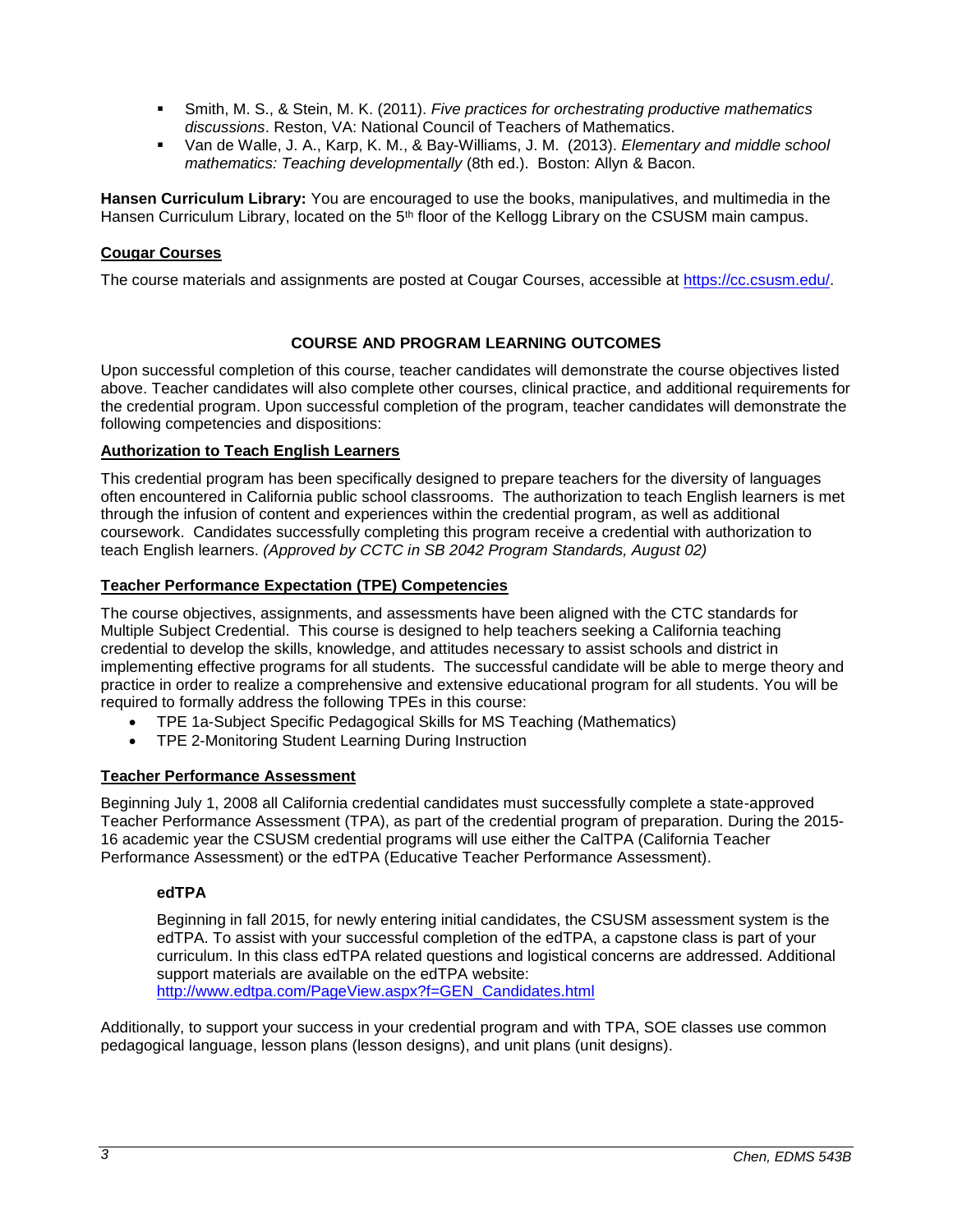# **Expected Dispositions for the Education Profession**

Education is a profession that has, at its core, certain dispositional attributes that must be acquired and developed. Teaching and working with learners of all ages requires not only specific content knowledge and pedagogical skills, but positive attitudes about multiple dimensions of the profession. The School of Education has identified six dispositions that must be evident in teacher candidates: social justice and equity, collaboration, critical thinking, professional ethics, reflective teaching and learning, and life-long learning. These dispositions have observable actions that will be assessed throughout the preparation program. For each dispositional element, there are three levels of performance - *unacceptable*, *initial target*, and *advanced target*. The description and rubric for the three levels of performance offer measurable behaviors and examples.

The assessment is designed to provide candidates with ongoing feedback for their growth in professional dispositions and includes a self-assessment by the candidate. The dispositions and rubric are presented, explained and assessed in one or more designated courses in each program as well as in clinical practice. Based upon assessment feedback candidates will compose a reflection that becomes part of the candidate's Teaching Performance Expectation portfolio. Candidates are expected to meet the level of *initial target* during the program.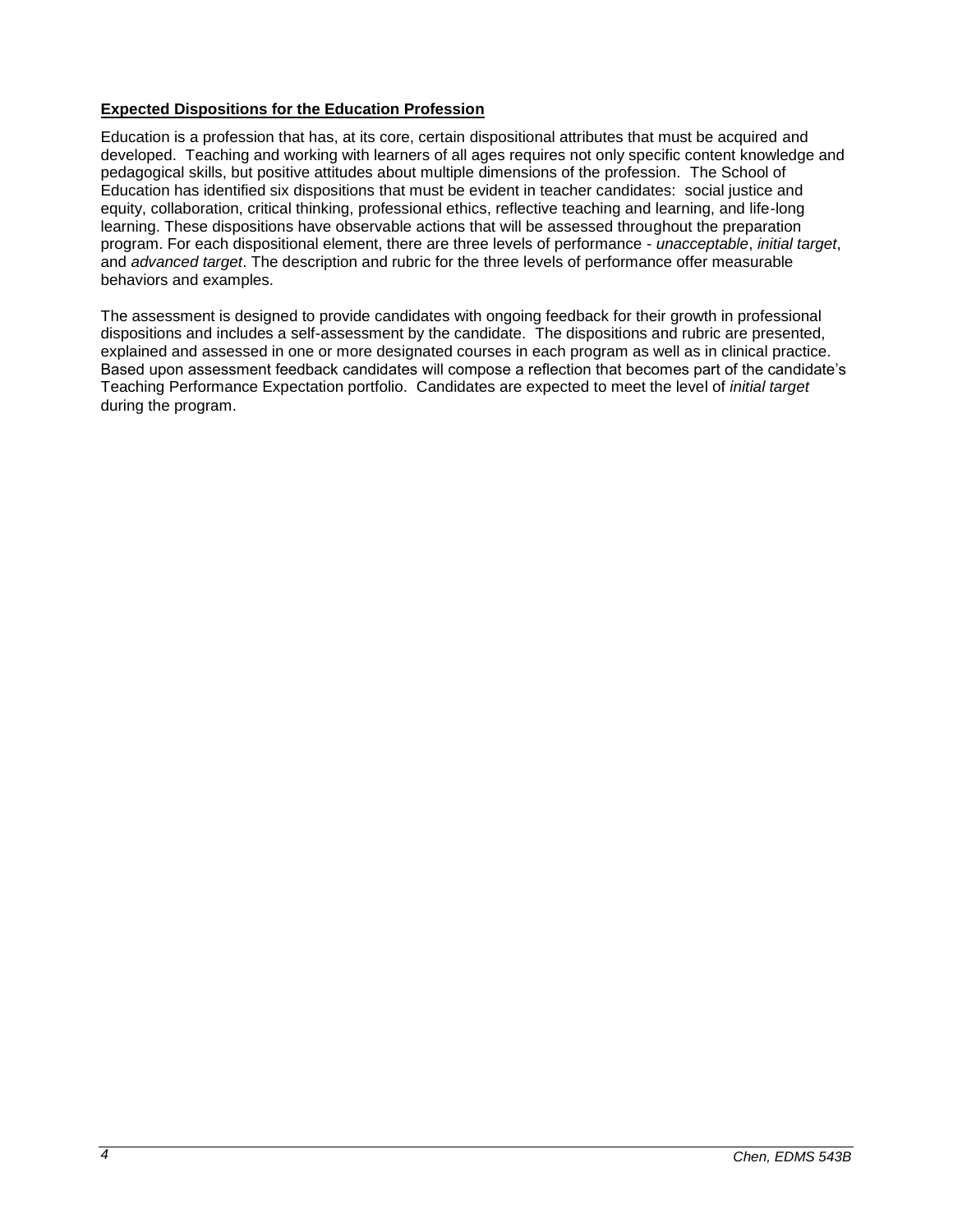# **TENTATIVE COURSE SCHEDULE/COURSE OUTLINE**

The dynamic nature of teaching and learning makes it hard to establish a set schedule. Please note that modifications will likely to occur at the discretion of the instructor.

|             | modifications will likely to occur at the discretion of the instructor.                                                                                                                                                                                                                |                                                                                                                   |
|-------------|----------------------------------------------------------------------------------------------------------------------------------------------------------------------------------------------------------------------------------------------------------------------------------------|-------------------------------------------------------------------------------------------------------------------|
| <b>Date</b> | <b>Session, Topics, &amp; Essential Questions</b>                                                                                                                                                                                                                                      | <b>Reading &amp;</b><br><b>Assignments</b>                                                                        |
| 8/29        | 1. Building a math learning community<br>- What are characteristics of an effective math classroom?<br>- What is your relationship to math?                                                                                                                                            | Course syllabus                                                                                                   |
| 9/5         | Labor Day. No class.                                                                                                                                                                                                                                                                   |                                                                                                                   |
| 9/12        | 2. Students as young mathematicians in a community of learners<br>- What does it mean to "do mathematics"?<br>- Affective factors in learning<br>- Understanding students' thinking in math: Clinical interviews                                                                       | Kamii, ch 8-9<br>Math autobiography<br><b>Reflection 1</b>                                                        |
| 9/19        | 3. Challenging students with rich math tasks<br>- Different levels of cognitive demand of math tasks<br>- MLA & learning centers<br>- Logico-mathematical knowledge (Piaget); student interactions                                                                                     | Kamii, ch 1-3<br><b>Reflection 2</b>                                                                              |
| 9/26        | 4. Lesson design: Teaching through problem solving<br>- The art of listening to students and asking good questions<br>- Designing problem-based lessons                                                                                                                                | Van de Walle et al. ch 3&4<br><b>Reflection 3</b>                                                                 |
| 10/3        | 5. Children's number sense: Intro to Cognitively Guided Instruction (CGI)<br>- What are some types and structures of math problems? How do students<br>solve problems? How do we help children develop number sense?<br>Peer review of lesson drafts<br><b>MLA team 1 presentation</b> | Carpenter et al. (1996)<br><b>Reflection 4</b><br>Lesson draft for peer<br>review                                 |
| 10/10       | 6. Online session: Unpacking California Common Core State Standards                                                                                                                                                                                                                    | Principles to Actions: pp.<br>$1 - 57$                                                                            |
| 10/17       | 7. Developing understanding in computation<br>- How do we help students develop a conceptual understanding of<br>operations on numbers?<br><b>MLA team 2 presentation</b>                                                                                                              | Kamii, ch 4-7<br><b>Reflection 5</b><br>Lesson design                                                             |
| 10/24       | 8. Online session: Children's computation strategies                                                                                                                                                                                                                                   | <b>MLA</b> (if ready)                                                                                             |
| 10/31       | 10. Using tools/technology for developing number sense and place-value<br>concepts<br>- How do we provide opportunities for hands-on explorations of<br>mathematics? How can manipulatives help or fail to help children<br>construct math ideas?<br><b>MLA team 3 presentation</b>    | Kamii, ch 12, 13<br><b>Reflection 6</b><br><b>Student Interview 1</b>                                             |
| 11/7        | 11. Developing children's understanding of fractions<br>- How do we help students understand operations on fractions? What are<br>the strengths and limitations of manipulatives for fraction concepts?<br><b>MLA team 4 presentation</b>                                              | Empson (2011) ch 1-2<br><b>Reflection 7</b><br><b>MLA</b> (if ready)                                              |
| 11/14       | 12. Teaching for conceptual understanding: The case of algebraic thinking<br>- Children's understanding and misunderstanding of the equal sign.<br>- How can we improve children's relational understanding of math?<br><b>MLA team 5 presentation</b>                                 | Carpenter et al. (2003)<br>$ch2-3$<br><b>Reflection 8: equal sign</b><br>survey                                   |
| 11/21       | 13. Online session: Differentiation                                                                                                                                                                                                                                                    | Lesson design                                                                                                     |
| 11/28       | 14. Assessment of students' thinking in mathematics<br>- Assessment strategies and their purposes<br>- Rubrics and scoring<br>- edTPA Task 4                                                                                                                                           | Boaler (2015)<br><b>Reflection 9</b>                                                                              |
| 12/5        | 15. Equity and social justice in math education<br>- How does traditional math education preserve elite groups while denying<br>other children access to powerful math? How is math education related to<br>social justice?                                                            | Boaler (2016)<br>Peterson (2006)<br><b>Reflection 10</b><br><b>Student interview 2</b><br><b>MLA</b> (final date) |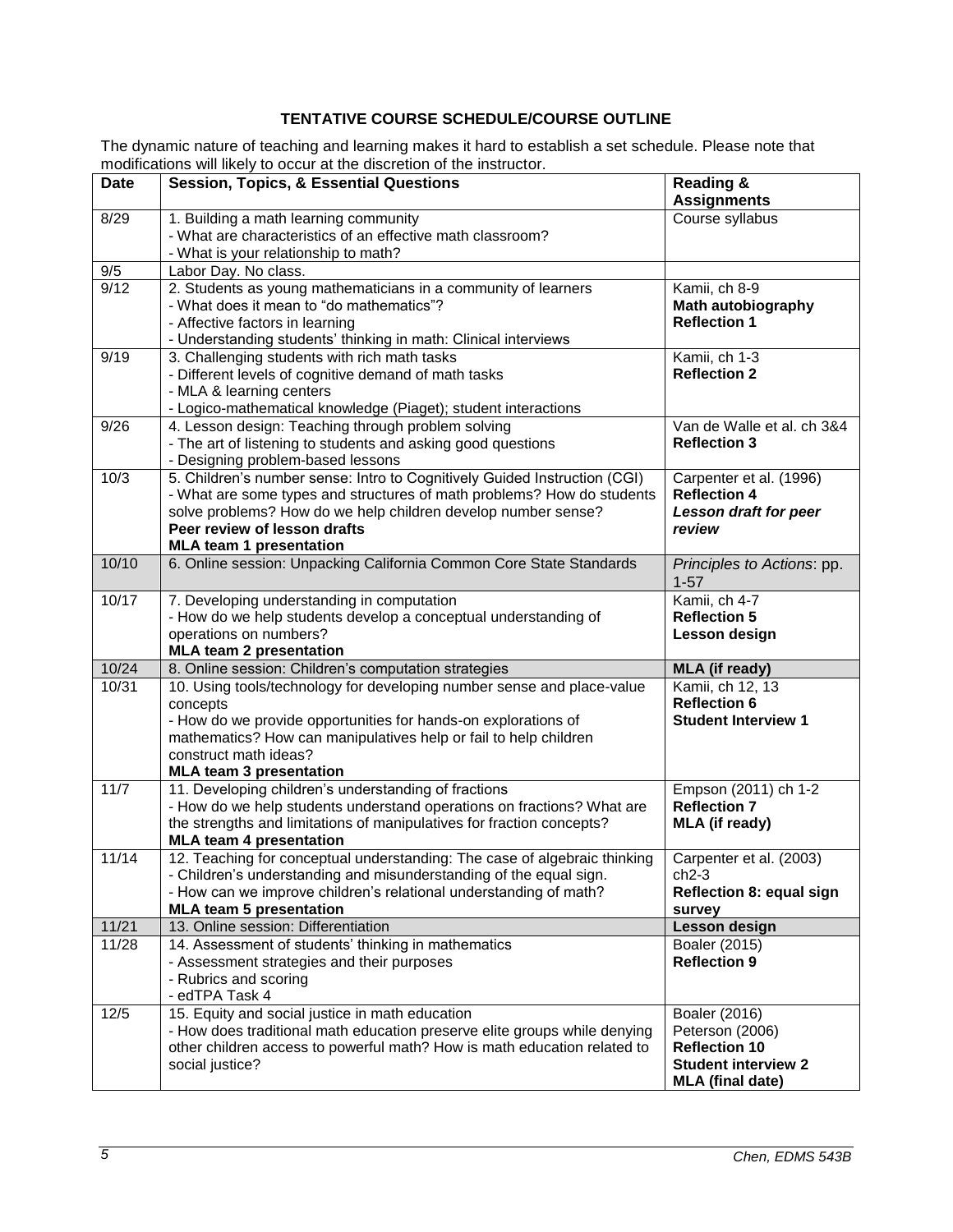# **COURSE REQUIREMENTS AND GRADED COURSE COMPONENTS**

Teaching and learning require engaged and reflective participants. It is essential that you prepare carefully for class, be ready to discuss readings and assignments thoughtfully, and actively participate in all class activities.

### **Course Assignments**

Here is a list of the assignments and requirements, followed by descriptions of each of them:

| <b>Assignment</b>                       | <b>Points</b> | <b>Due Date</b> |
|-----------------------------------------|---------------|-----------------|
| Mathematics autobiography               |               | 9/12            |
| Reflections                             | 20            | ongoing         |
| Clinical student interviews             | 20            | 10/31 & 12/5    |
| Lesson design                           | 15            | draft 10/3,     |
|                                         |               | revision 10/17  |
| Mathematics learning activity           | 20            | varies          |
| Online modules                          | 15            | varies          |
| Professional dispositions/participation | 10            | ongoing         |

*Mathematics Autobiography*—This assignment will not be graded but will count as part of your participation grade. This assignment has three components:

- (a) Make a drawing of what comes to mind when you think about mathematics (i.e., what mathematics is to you?). Provide a brief explanation of your drawing.
- (b) Define a mathematician. Write a one-paragraph definition. USE YOUR OWN WORDS AND DEFINITION. Do not use a dictionary or the Internet.
- (c) Write a 2-to-3-page reflection (double-spaced) on your experience in math. How would you describe your relationship to math? What is math to you? How did you feel when you did mathematics? Discuss your feelings about math and your perception of yourself as a math learner. Did you feel you were an active participant in your math classes, or you felt that you were mostly an outsider? Did you see personal meanings/purposes in math or just to get a grade and move on? If there has been a change in your view of math, please describe your old and new perspectives.

*Reflections*—Each week you will reflect on the readings, observations, or our class activities. You will submit a reflection *during class*. The focus will be on how you make sense of the information rather than a summary. The purpose of the reflections is to prepare you for class discussion and to reflect on your own experiences, beliefs, and theories about mathematics education. There will be time for discussion of the readings so it is imperative that you do the readings each week. The way in which you are asked to reflect may change week to week.

*Clinical Student Interviews* – The purpose is to gain insight into students' mathematical thinking and understanding, to learn how to effectively pose questions and interpret the meaning of students' responses, and to provide you with an opportunity to interact with students. You will conduct two clinical interviews. In each interview, you will assess a student's understanding of mathematics and problem solving skills. Interview protocols with sample problems are provided, but you are encouraged to use your own invention with instructor approval. You will pose mathematical problems/tasks for the student to solve. You will ask the student to explain his or her thinking, so you may gain insight into his or her mathematical understanding and strategies. For each interview, you need to submit a 2-to-3-page reflective report. Please also include the student's written work (if available). In addition, you may need to share/present your interview findings in class. See the Student Interview Guidelines and a sample interview report on Cougar Courses.

*Lesson Design*—You will design a *problem-based* math lesson. The lesson needs to focus on *student thinking* and *interaction* (Kamii, 2000). It needs to be aligned with Van de Walle's "teaching through problem solving" framework and requires a higher-level cognitive demand. You are strongly encouraged but not required to (1) implement the lesson in your practicum/clinical teaching classroom; (2) videotape the lesson implementation as it is a powerful means for an in-depth analysis of the effectiveness of the lesson and student learning.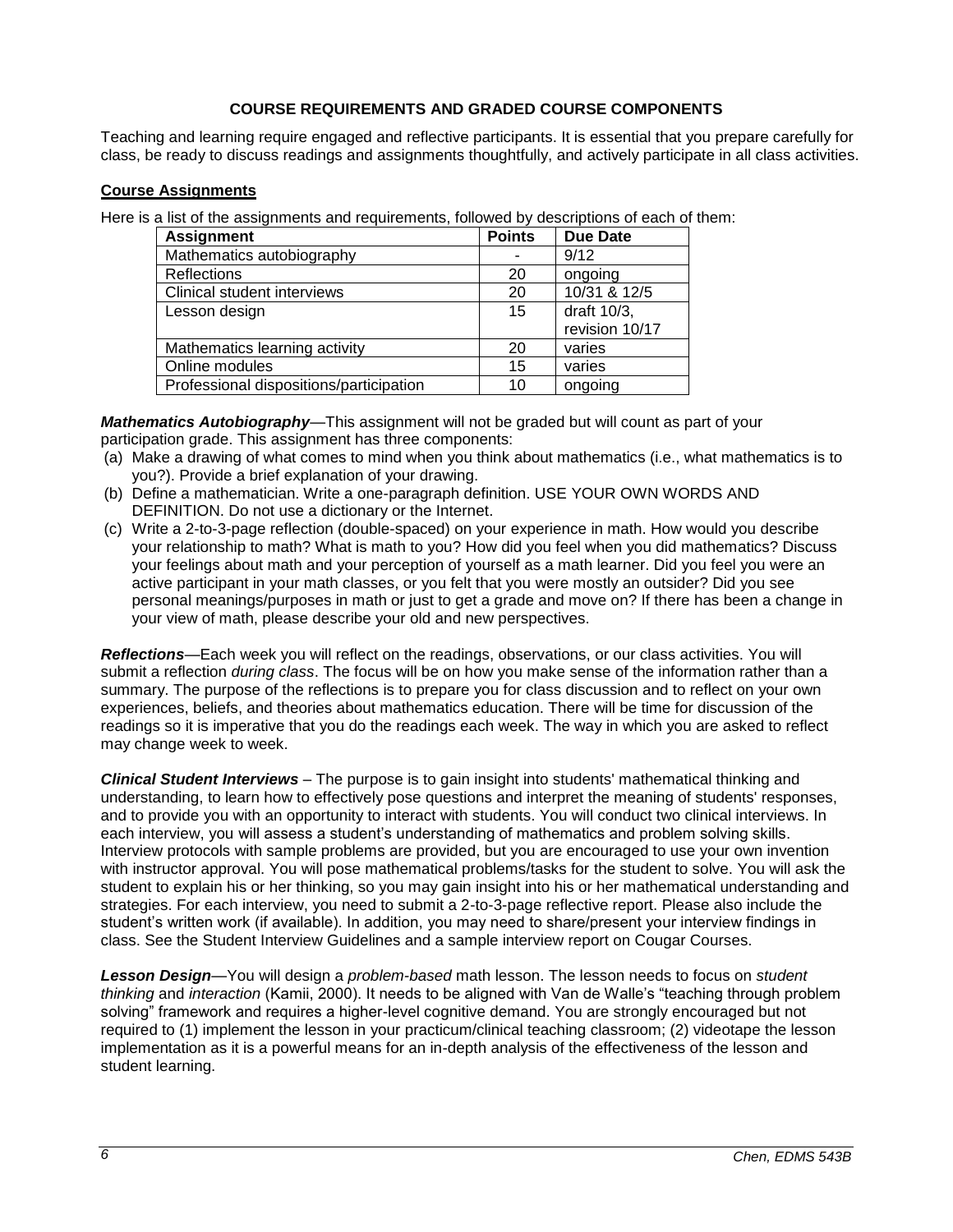*Mathematics Learning Activity (MLA)*. In the context of this course, a MLA is a math activity, task, game, problem, and so on that students can complete in 10-20 minutes. It is like a mini lesson or a component of a larger lesson or unit. You will select or design a MLA and conduct it with (a) your fellow teacher candidates AND (b) a group of students in your tutoring or clinical practice classroom. In other words, you will conduct your MLA twice— once in the EDMS class and once in an elementary school classroom. Given the short time frame of the course, you may or may not be able to practice your MLA in the EDMS class before you do it with kids.

Both Kamii's (2000) and Van de Walle, et al.'s (2013) books have many good math learning activities. You may also design your own activity. Your activity should be planned and/or adapted to show evidence of conceptual understanding or other higher-order thinking rather than merely memorization or procedures without understanding.

In the case of *(a) MLA in the 543 class*: We will get into MLA teams. Each team will have a date of presentation (see schedule above). You need to coordinate with your team members so that your MLAs will not be too similar. You will conduct your MLA with your peers that are not on the team in a learning center type format. For example, if your team has 5 members, there will be 5 math activities. Your team will set up 5 learning centers in our class. Each of you will conduct your activity at a learning center. The rest of the class will form into 5 groups, and they will rotate through the 5 learning centers/activities. It means that you have the opportunity to do your activity 5 times, and chances are you will modify the activity to meet the participants' needs. Each individual activity should take about 10 minutes (for your peer teacher candidates). Therefore, if the activity as the way it is described is too short or too long, you need to adapt it to fit the time frame.

In the case of *(b) teaching your MLA to a group of elementary school students*: you need to talk to the classroom teacher and find a group of students for your MLA. The "group" can be a small group (minimum of 4 students), a bigger group, or even the entire class. You will discuss with the classroom teacher and identify an appropriate MLA for the group of students. You need to videotape your MLA implementation and reflect on students' learning and interaction. This is a great means for improving your teaching; reviewing the video can usually help you see what you do not see during instruction. You will submit the video (for example, you may save your video in your Google Drive, YouTube, or Dropbox and submit a sharable link to the video). You will also submit a reflection paper.

**Online Modules**—There will be a few online sessions. You need to complete a learning module for each online session. The modules will be posted on Cougar Courses.

*Professional Dispositions & Participation*—You are expected to actively participate in in-class and online discussions, group work, presentations, and hands-on activities throughout the course. A positive professional disposition includes a willingness to consider and discuss new ideas objectively, curiosity, perseverance, and seriousness about improving one's self as a teacher. It can also include a sense of humor and social intelligence (e.g., the tact and ability to make others feel comfortable and to contribute).

#### **Assignment Policy**

All assignments, requirements, due dates, and scoring rubrics will be available through Cougar Courses. You are responsible to track your grades and progress in the course. In order to successfully complete this course, all assignments must be completed at an acceptable level noted on assignment directions and rubrics. Each written assignment is expected to have a clear organizational presentation and be free of grammar, punctuation, or spelling errors. There will be a reduction in points for the above-mentioned errors. All assignments are due by 11 p.m. on the due date, unless specified otherwise. Reading reflections are typically due in class.

# **Grading Standards**

Final grades are calculated on the standard of:

| A: 93% - 100% | A-: 90% - 92% | B+: 87% - 89%    | B: 83% - 86%  |
|---------------|---------------|------------------|---------------|
| B-: 80% - 82% | C+: 77% - 79% | $C: 73\% - 76\%$ | C-: 70% - 72% |
| D: 60% - 69%  | F: below 60   |                  |               |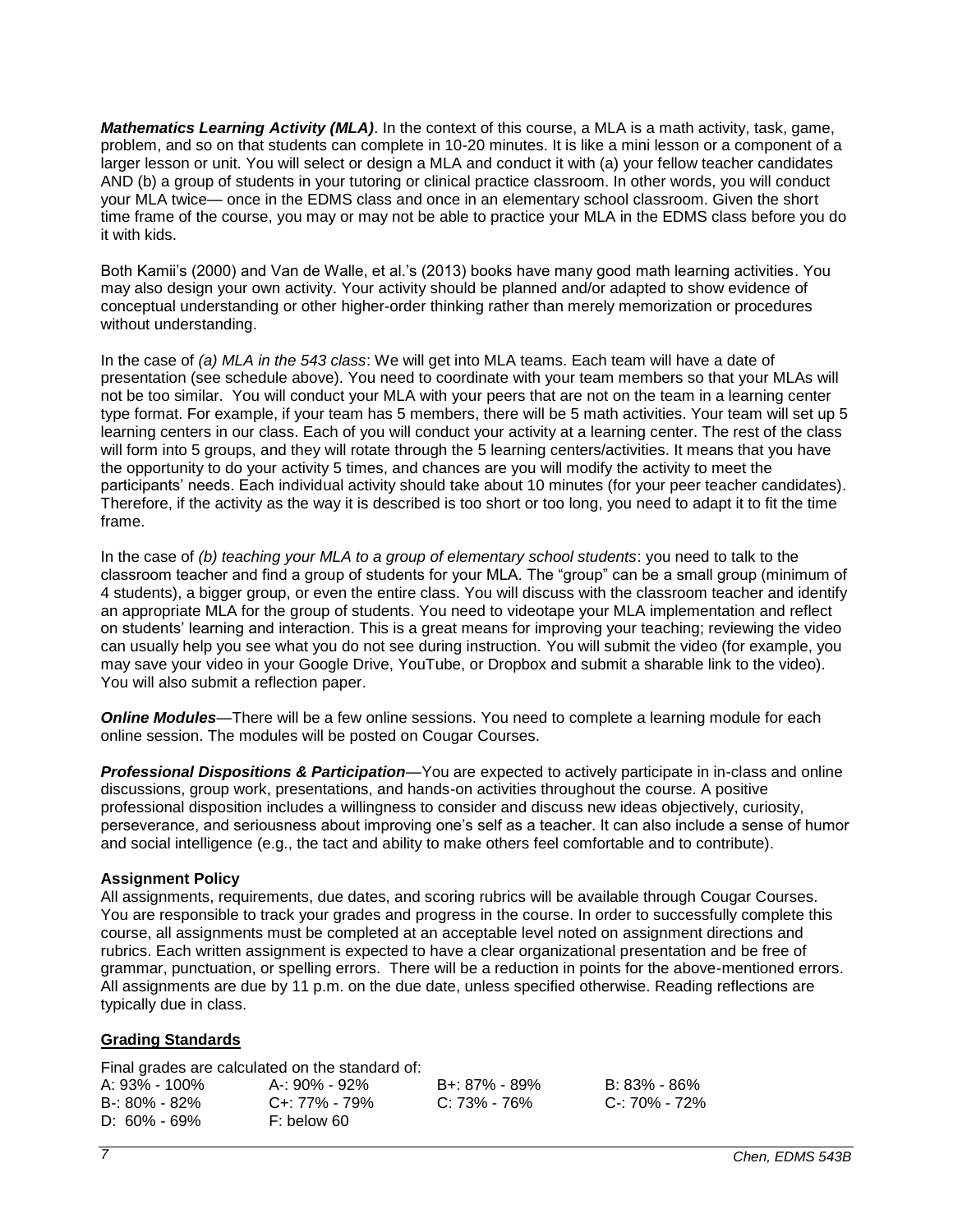Failure to complete this course with a grade of C+ or higher will prohibit a teacher candidate from continuing the teaching credential program.

#### **Final Exam Statement**

There will be no final exam.

#### **School of Education/Course Attendance Policy**

Due to the dynamic and interactive nature of courses in the School of Education, all candidates are expected to attend all classes and participate actively. At a minimum, candidates must attend more than 80% of class time, or s/he may not receive a passing grade for the course at the discretion of the instructor. Individual instructors may adopt more stringent attendance requirements. Should the candidate have extenuating circumstances, s/he should contact the instructor as soon as possible. *(Adopted by the COE Governance Community, December, 1997).*

**This course:** Teacher education is a professional preparation program. Therefore, candidates missing more than one class session cannot earn an A or A-. Candidates missing more than two class sessions cannot earn a B or B+. Candidates missing more than three classes cannot earn a C+. Arriving late or leaving early by more than 20 minutes counts as an absence. Notifying the instructor does not constitute an excuse. All assignments must be turned in on due date even in case of an absence.

#### **Policy on Late/Missed Work**

*Late assignment*: There will be 10% deduction for being one day late, 20% deduction two days late, and 30% deduction three days late. After three days, no assignments will be accepted. If extraordinary circumstances occur, please contact the instructor BEFORE the deadline.

#### **GENERAL CONSIDERATIONS**

#### **CSUSM Academic Honesty Policy**

Students will be expected to adhere to standards of academic honesty and integrity, as outlined in the Student Academic Honesty Policy. All assignments must be original work, clear and error-free. All ideas/material that are borrowed from other sources must have appropriate references to the original sources. Any quoted material should give credit to the source and be punctuated accordingly.

Academic Honesty and Integrity: Students are responsible for honest completion and representation of their work. Your course catalog details the ethical standards and penalties for infractions. There will be zero tolerance for infractions. If you believe there has been an infraction by someone in the class, please bring it to the instructor's attention. The instructor reserves the right to discipline any student for academic dishonesty, in accordance with the general rules and regulations of the university. Disciplinary action may include the lowering of grades and/or the assignment of a failing grade for an exam, assignment, or the class as a whole.

Incidents of Academic Dishonesty will be reported to the Dean of Students. Sanctions at the University level may include suspension or expulsion from the University.

Refer to the full Academic Honesty Policy at: [http://www.csusm.edu/policies/active/documents/Academic\\_Honesty\\_Policy.html](http://www.csusm.edu/policies/active/documents/Academic_Honesty_Policy.html)

#### **Plagiarism**

As an educator, it is expected that each candidate (course participant) will do his/her own work, and contribute equally to group projects and processes. Plagiarism or cheating is unacceptable under any circumstances. If you are in doubt about whether your work is paraphrased or plagiarized see the Plagiarism